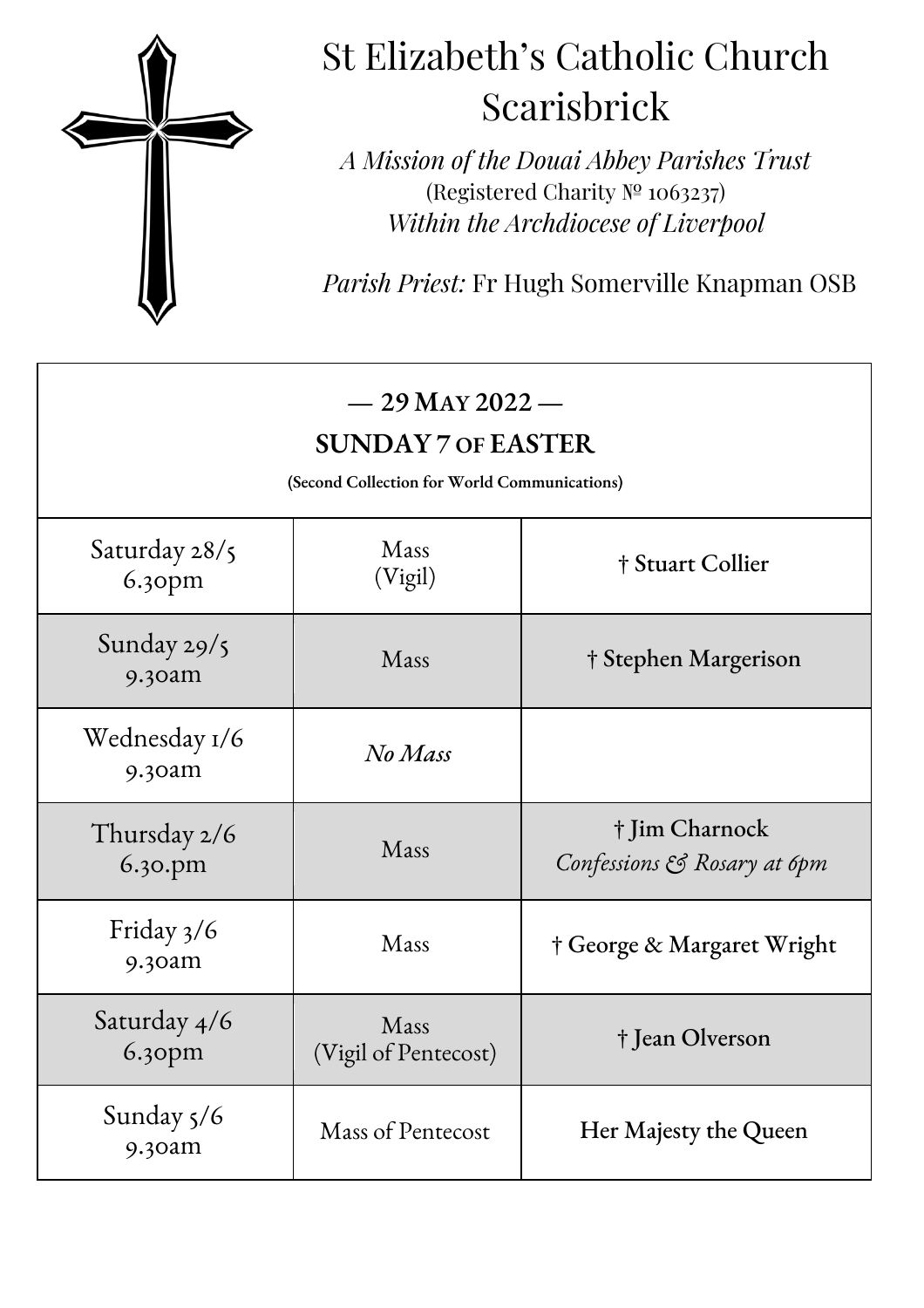#### **From the Pastor's Desk**

TN THESE DAYS BETWEEN the feast of the Lord's Ascension and the feast of Pentecost IN THESE DAYS BETWEEN the feast of the Lord's Ascension and the feast of Pentecost<br>which empowered the Church to act and speak for Christ, the readings at Mass will guide our attention to the nature of life for the disciples of Christ as they await his Second Coming in glory, which will make the ned of this world and the beginning of the new, and eternal, creation. The climax of the divine, and human, drama has begun but it is not yet completed, so we are in a sort of state of suspense. But we are not to be frozen in suspense. There are things to do, and consequences to accept in faith and hope.

So today we see in the stoning of St Stephen, the first martyr after Christ's resurrection, the Church making clear that discipleship means carrying the Cross with Christ, sometimes even to the point of martyrdom for some. Persecution is one of the major threats to the unity of Christians, many of whom have fallen and will fall to the temptation to deny their faith in order to avoid the Cross. Their failure weakens the preaching of the Gospel; non-Christians will conclude that if Christians can give up their faith when the going gets tough then Christian faith must not be worth much, if anything.

There is another thread of meaning in the readings that is relevant to this problem, and which we may have missed. The Church, and Christian faith, are focused not on this world, but the next. Stephen as he dies sees a vision of heaven to which he is being called as he keeps faith with Christ even to death. In the second reading St John concludes the record of his great vision of world history and its ending, with a reminder that Christians who have washed their robes clean in the blood of the Lamb, through Baptism and perseverance in faith, will have the right to eat again of the tree of (eternal) life, and so our prayer is always first and foremost not, "Lord give us a good life in this world" but "Come Lord and bring us into the new, eternal and perfect world of your kingdom."

This world and our lives in it are important, but they are not the reason for our existence. We were made for God, to live with him. Because of sin we are in exile in the desert, and life now is a pilgrimage home to the Land for which we were made, and of which Baptism makes us citizens. The pilgrimage of the Hebrews through the desert from Egypt to the Promised Land in Israel, under the leadership of Moses, is a model for the Church and for Christians. Times of hardship come, but also times of joy when God showers blessings down from heaven, and all the more when the people remain faithful in adversity. When they fell away, they brought on themselves the consequences of their disastrous choices. Let us resolve instead to persevere in faith and so inherit the joy of God's eternal kingdom.

# Fr Hugh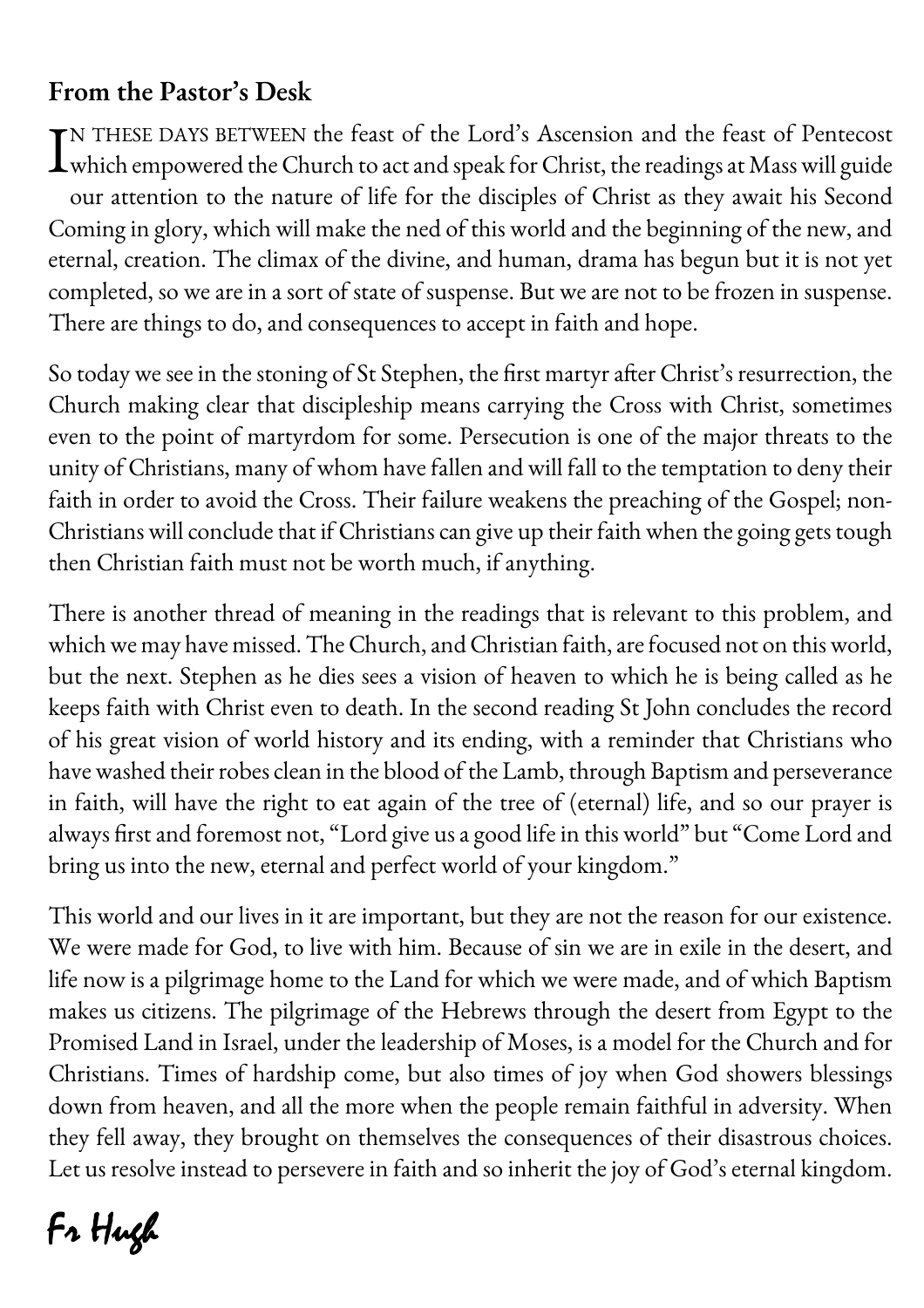#### **The sick and others needing prayer**

Terry Turner, Sue Carver, Philip & Eva Molyneux, Joan Fawson, Ronnie Charnock, Tess Mills, Jean Olverson.

*Please let the Parish Office know if any who cannot come to Mass would like Holy Communion at home, or a visit from Fr Hugh.*

#### **Anniversaries this week (within the last 10 years)**

Vincent Jones, Jean Olverson, Justin Hunter

#### **Mass Obligation Restored**

As noted last week, from Pentecost Sunday, 5 June, the obligation to attend Mass on Sundays and the specified Holy Days is being restored by the bishops of England and Wales. It was suspended in March 2020 with the first Covid lockdown. In most places in the world the obligation has been restored already. Live-streamed Masses on the internet do *not* fulfil the obligation as Mass attendance is inescapably physical not virtual. Mass on the internet is still a help to those who are housebound, ill or seriously infirm, but for those who do not fall into these categories it is no longer enough. Attendance at Mass is, of course, a happy duty for those who have faith. If any of us find Mass a burden perhaps the problem is not with the Mass but with ourselves!

#### **Her Majesty's Platinum Jubilee**

Next weekend, apart from including Pentecost Sunday, is the long weekend to celebrate the Platinum Jubilee of Her Majesty's reign over the United Kingdom as many other countries, including Australia, Canada, and New Zealand. There are two days of bank holiday to celebrate, which means the jubilee weekend begins on Thursday, 2 June. The Mass on Pentecost will be offered for the intention of Her Majesty. Her 70 years on the throne have been a rock of stability and good sense in a period of rapid change, turmoil and, sadly in many aspects, decay in our society and the world. We have much to give thanks for in her reign, now the longest of any English or British monarch. At the end of Pentecost Sunday Mass we will sing the national anthem, which is, of course, a hymn.

#### **St Mary's School 150th Anniversary Procession**

On Wednesday 13 July at 2.00 pm there will be an end of term Mass for St Marys school at 2.00pm. The school will be having a Procession round the school and church grounds, before the Mass, to celebrate the 150 years of St Mary's, followed by a picnic in the presbytery garden. Parishioners are very welcome to attend the Mass and Procession.